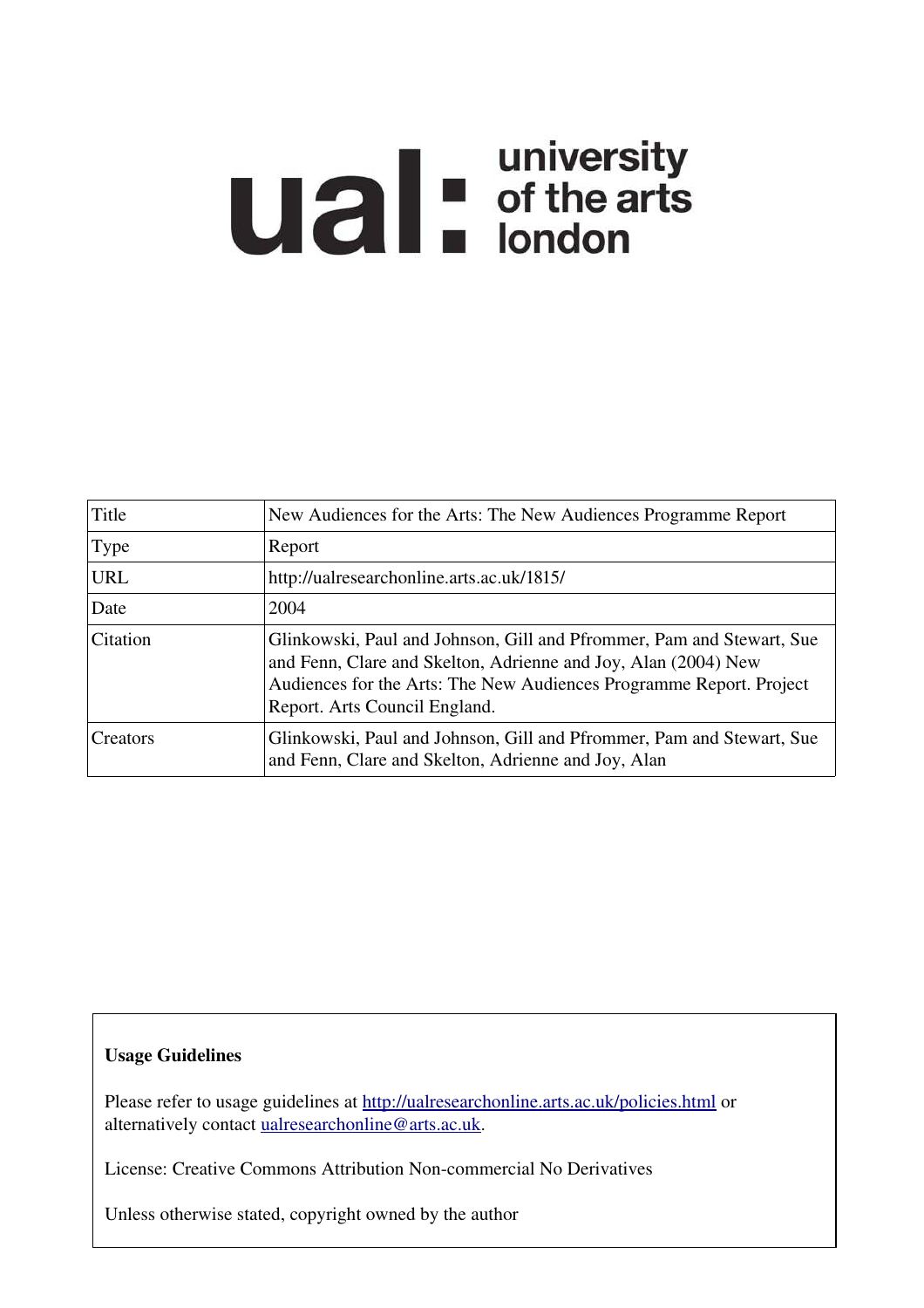# **New audiences for the arts**

# **The New Audiences Programme 1998-2003 Executive summary**

**Gill Johnson**

**and**

**Pam Pfrommer, Sue Stewart, Paul Glinkowski, Clare Fenn, Adrienne Skelton and Alan Joy**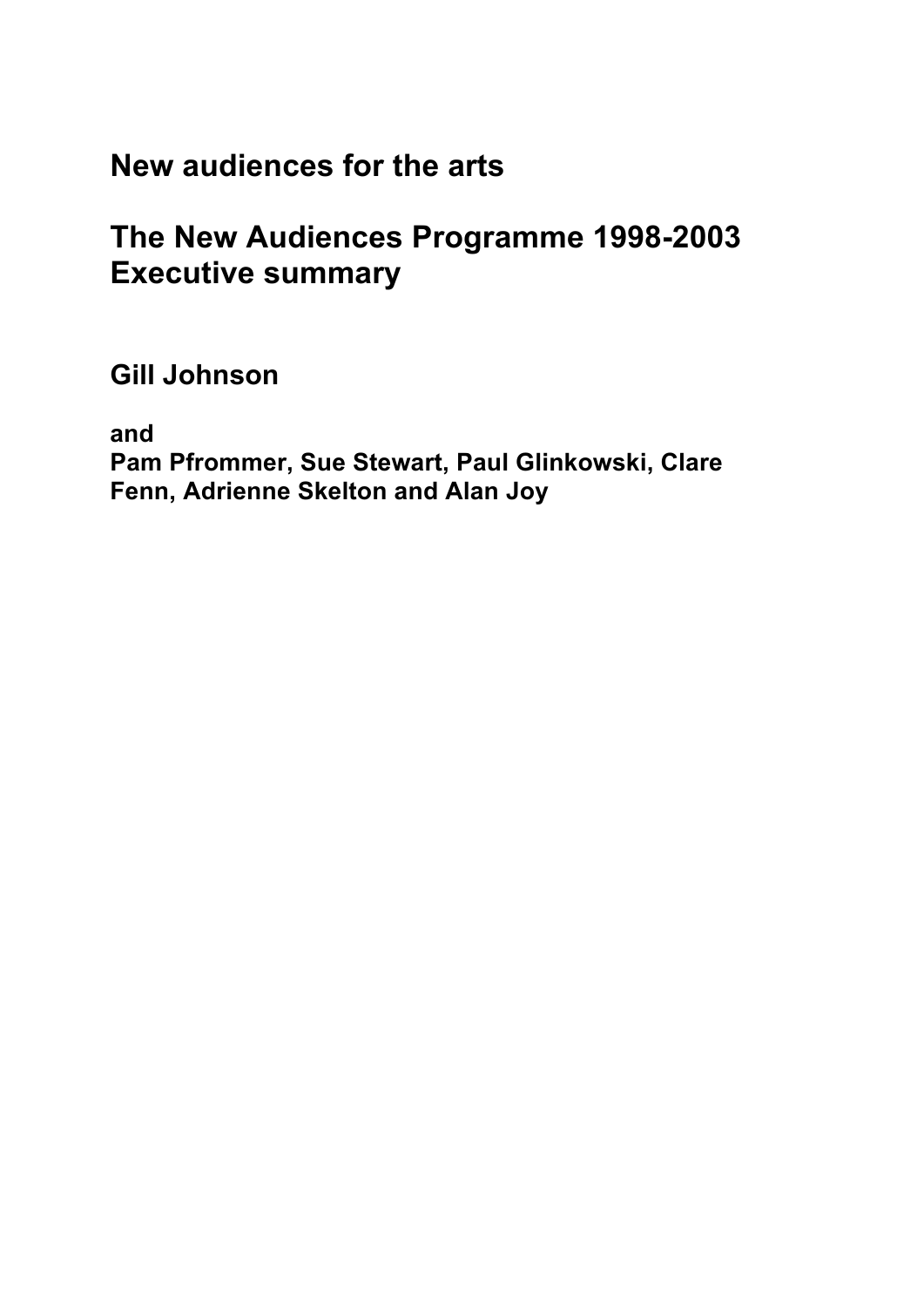# Executive summary

## **Facts and figures**

The purpose of the New Audiences Programme was to encourage as many people as possible to participate in and benefit from the arts in England. The programme ran between 1998 and 2003 with a total budget of £20 million.

The aims of the programme were to:

- tackle barriers which stop people engaging with the arts
- increase the range and number of people participating
- create opportunities for people to become involved in the arts in different spaces and places
- allow learning and sharing of experiences between organisations to improve audience development

New Audiences sought to build on success whilst promoting innovation in audience development practice. It placed great emphasis on evaluation, both through independently commissioned research and self-evaluations carried out by funded organisations. The programme was strongly committed to documenting and disseminating evidence, and a key legacy is its project archive on www.artscouncil.org.uk/newaudiences

Over five years, the programme had 14 funding strands, each aiming to address specific audience development issues. As priorities changed, strands were adapted or replaced. Some had a national focus, others responded to the priorities of individual regions. (See Appendix 1)

Funding criteria included: appropriateness for the target audience; potential impact on longer term audience development; and quality of arts activity. Many projects attracted 'live' audiences at venues or events. Others reached people in more indirect ways, such as through TV and radio programmes or online web casts.

New Audiences also invested in areas such as training, research and the creation of new audience development related posts.

A review of the programme has identified the following priority areas, which provide the structure for this report: general audiences, young people, diversity, disability, families, inclusion, rural and older people.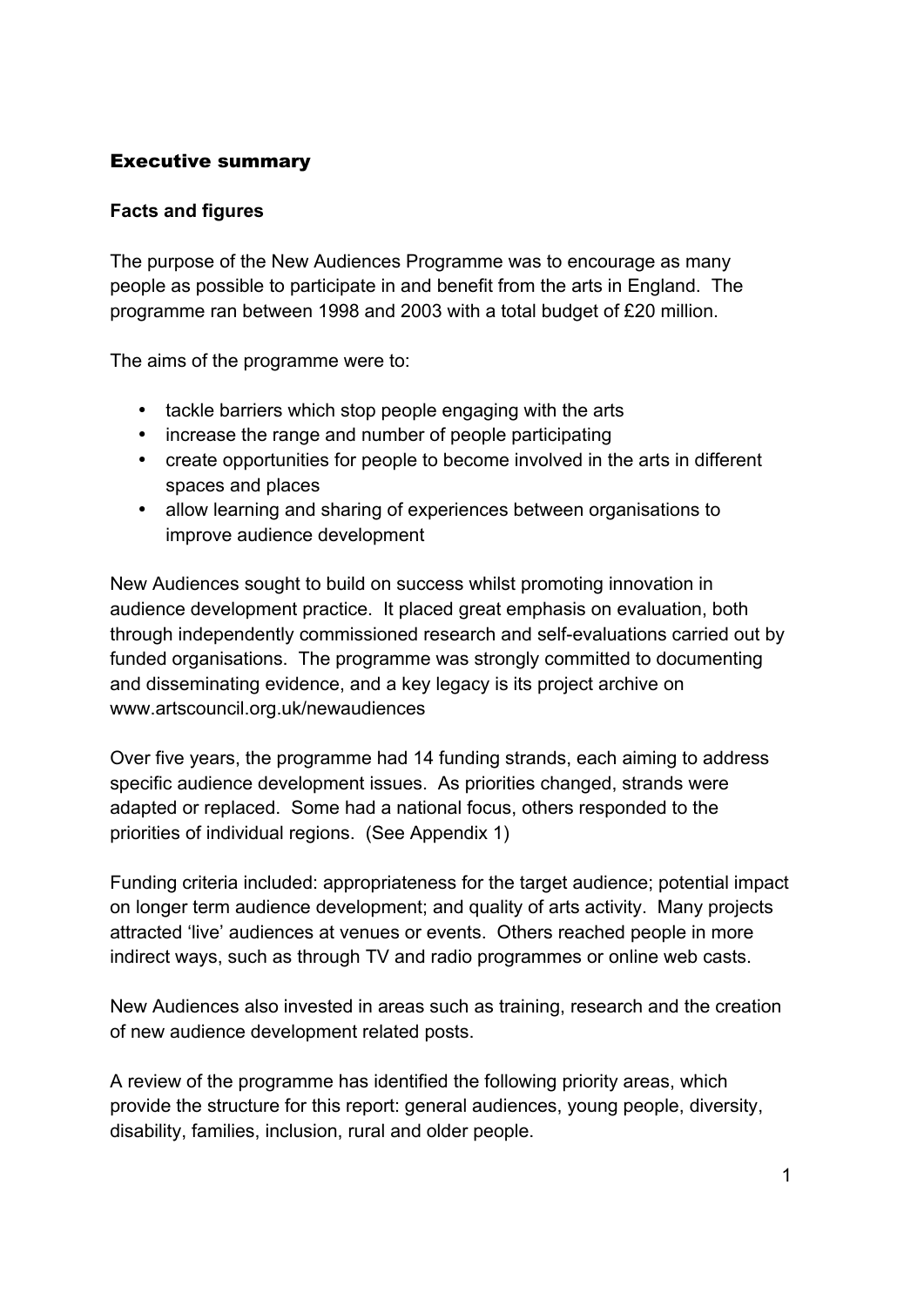The following key facts and figures illustrate the reach of the programme. These are based on maximum values (see research findings, Appendix 2).

# **Audiences**

- New Audiences attracted a total of 4,027,085 attendances for live arts events and activities
- Of the 4,027,085 attendances recorded, a total of 980,578 attendances were generated by festival activity
- Analysis of audience figures by projects' audience focus reveals that of the total attendances:
	- 44% were recorded for general audiences projects
	- 35% were recorded for young people projects
	- 14% were recorded for diversity projects
	- 2% were recorded for disability projects
	- 2% were recorded for social inclusion projects
	- 1% were recorded for family and for rural projects
	- 0.3% were recorded for older people projects
- A further 7.25 million 'itinerant' attendances were recorded by eight projects. These included projects such as Poems on the Underground and Poems in the Waiting Room (excluded from total figures)
- Broadcast figures were not possible to quantify: however, figures for individual projects were recorded eg Operatunity (average 1.7 million for each of the four broadcasts) and The Slot (1.4 million)

## **Awards**

- New Audiences supported 1,157 awards between 1998 and 2003
- The largest funding strand was Regional Challenge totalling £5,798,306. This constituted over 60% of the awards within the programme and 29% of total expenditure
- Analysis of awards by audience focus shows that the highest project spend went to those aiming at general audiences, making up around one third of total programme expenditure (33% or £6.4 million). Young people awards made up 24% of total spend (£4.7 million), whilst a fifth of the programme (20%) went to awards addressing diversity (£3.9 million). Nine per cent of the programme's expenditure went to disability projects (£1.8 million), 5% of awards went to family (£1.1 million) and social inclusion (£1.1 million),  $4\%$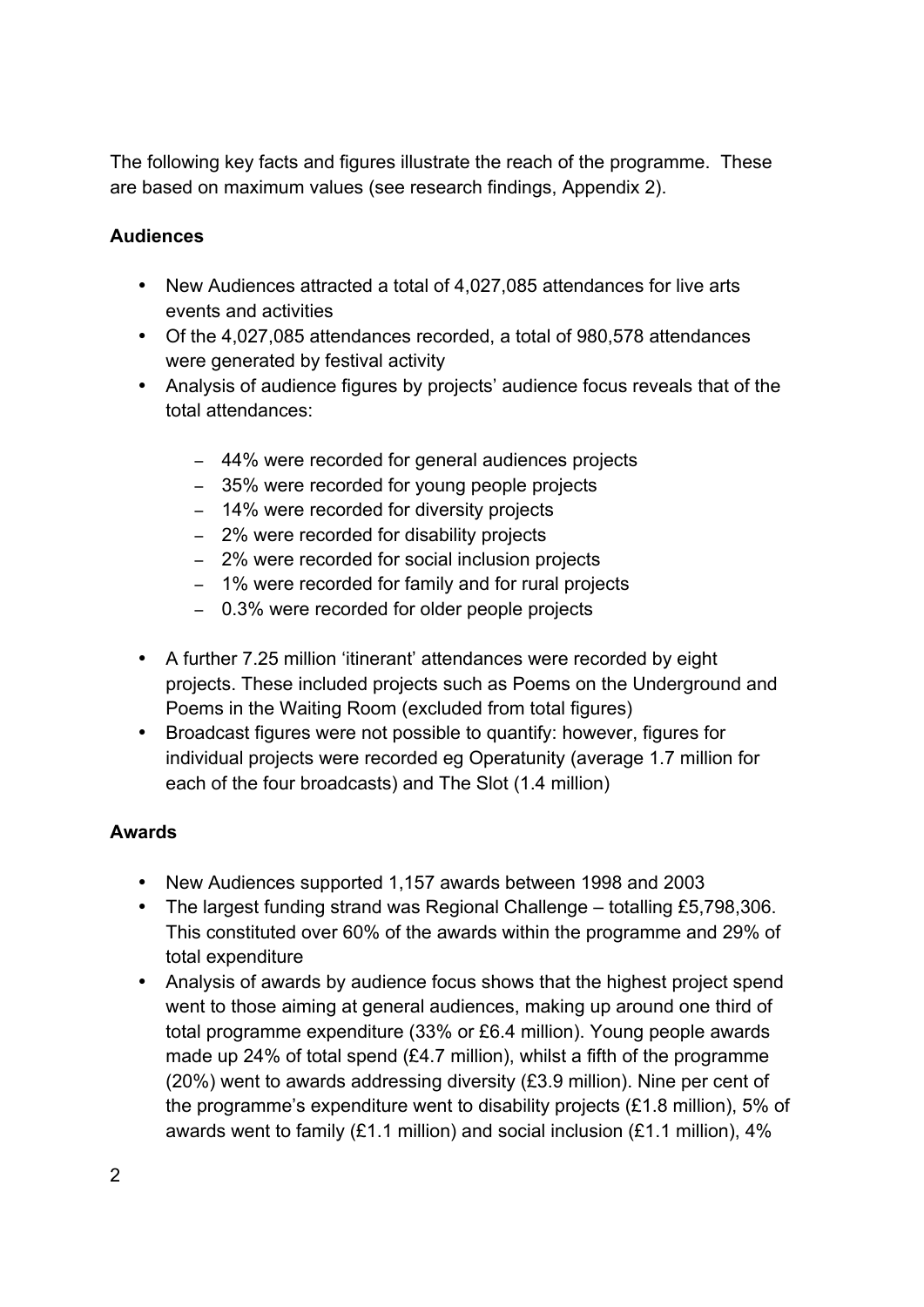to rural awards (£0.7 million) and 1% to awards targeting older people (£0.2 million)

- The New Audiences Programme also funded different types of award. 74% of awards (or 66% of expenditure) went to projects for 'live' audience events or activities. £876,785 (3%) went towards broadcasting and new media projects and £602,510 (2%) went to promotional projects such as arts days or weeks
- Just over a fifth of the programme, £4,019,495, was invested in research or development projects which did not aim to generate audiences for events but may have employed posts/coordinators, or supported training or specific research projects eg Developing the Market for Contemporary Art, Impact of Folk Festivals

# **Key findings by audience focus**

## **General audiences**

£6,859,626 went to 298 projects relating to the audience focus of general audiences. The total number of audiences reached by these projects was 1,756,679, including 415,263 attending festivals. There was an emphasis on reaching non-attenders and on encouraging people to try out arts activities new to them.

The general audiences category included projects without a specific audience target, those that aimed to reach out to non-arts attenders, those encouraging people to try out aspects of the arts with which they were unfamiliar and those which were necessarily aiming for a broad audience, for example some new media and broadcasting projects.

Key themes in this section are:

- developing new national partnerships
- testing new marketing methods
- experimenting with where and when the arts can be experienced

New national partnerships were particularly important in relation to broadcasting and national arts campaigns. New Audiences helped the Arts Council to strengthen its profile as an effective public campaigner through its support for national promotional events such as Architecture Week and National Poetry Day.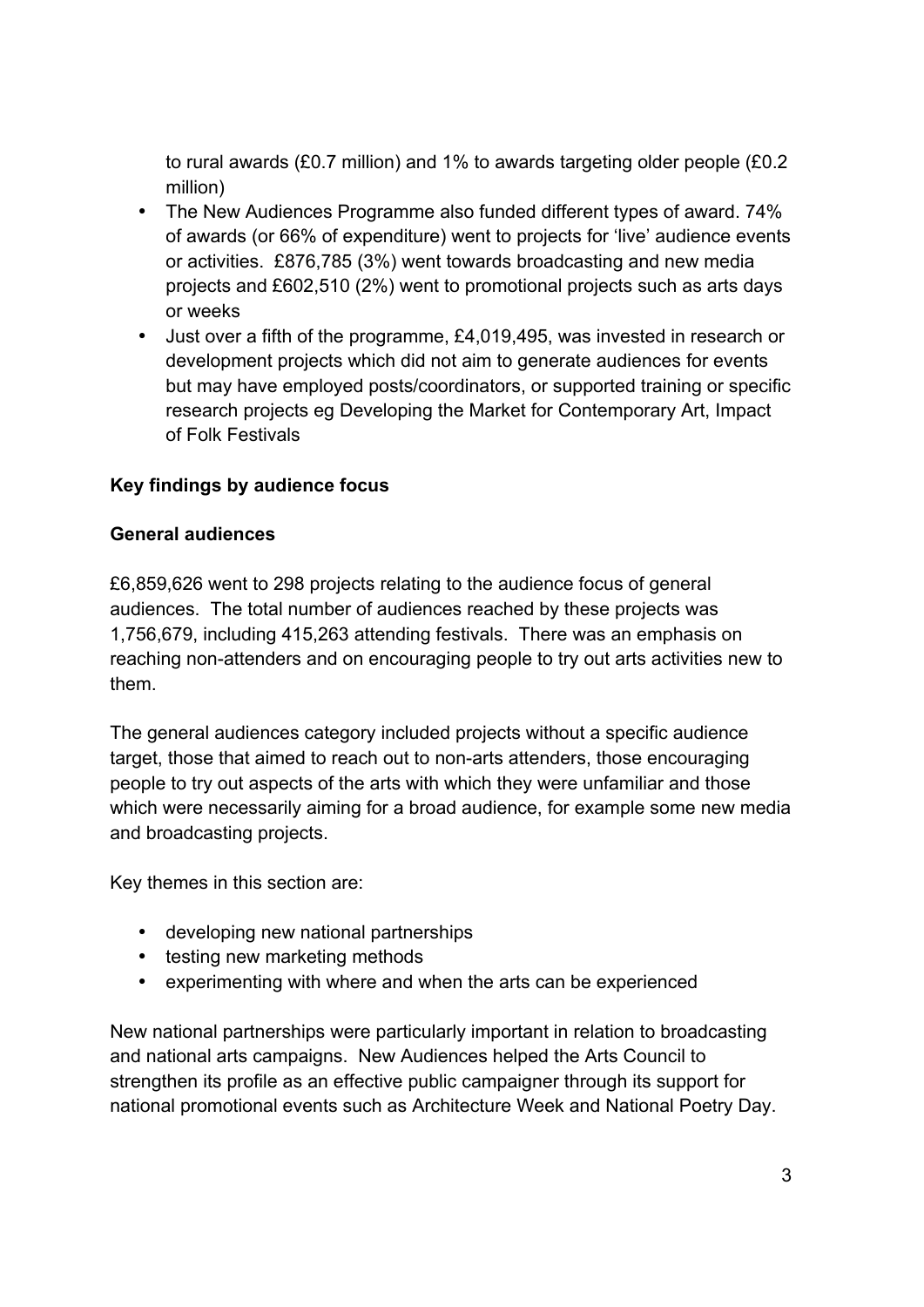New Audiences supported new models of arts broadcasting which proved popular and innovative, such as Operatunity on Channel 4 and My Dream Home with the *Saturday Mirror.* £857,477 was invested in partnerships with arts broadcasters and in broadcast related research.

New marketing approaches were tested. Concepts such as 'ambassador marketing' and 'test drive' campaigns were applied and developed through the programme with a resulting body of detailed knowledge from organisations to support wider audience development practice.

Recognising that the arts need to adapt to people's lifestyles, organisations experimented with the time or place at which they showed their work. Information was gathered on issues such as the impact of late night opening and the potential to engage audiences in retail settings, seen most successfully in the At Home with Art partnership between Tate Gallery and Homebase stores.

Placing work where a ready made 'new audience' might be found, such as in NHS waiting rooms, or on public transport – the famous Poems on the Underground and beyond – produced encouraging results. Festivals took art out into the streets or to other familiar public places.

Many New Audiences research projects broke new ground, particularly *Not for the Likes of You* (Morton Smyth Ltd, Arts Council England, 2004), which identifies learning curves and models of good practice for organisations wishing to make fundamental changes to the way they work.

# *Findings*

- The success of broadcast projects indicates new policy directions for the Arts Council
- 'Ambassador' or network marketing is effective, though time and resource intensive
- Test Drive the Arts marketing is effective in attracting people to new venues and artforms
- The basics of marketing have to be in place, including knowledge about existing and new target audiences; accurate mailing lists; effective communication methods; targeted advertising
- Projects in new places and at new times can draw in new audiences, particularly those not used to attending arts venues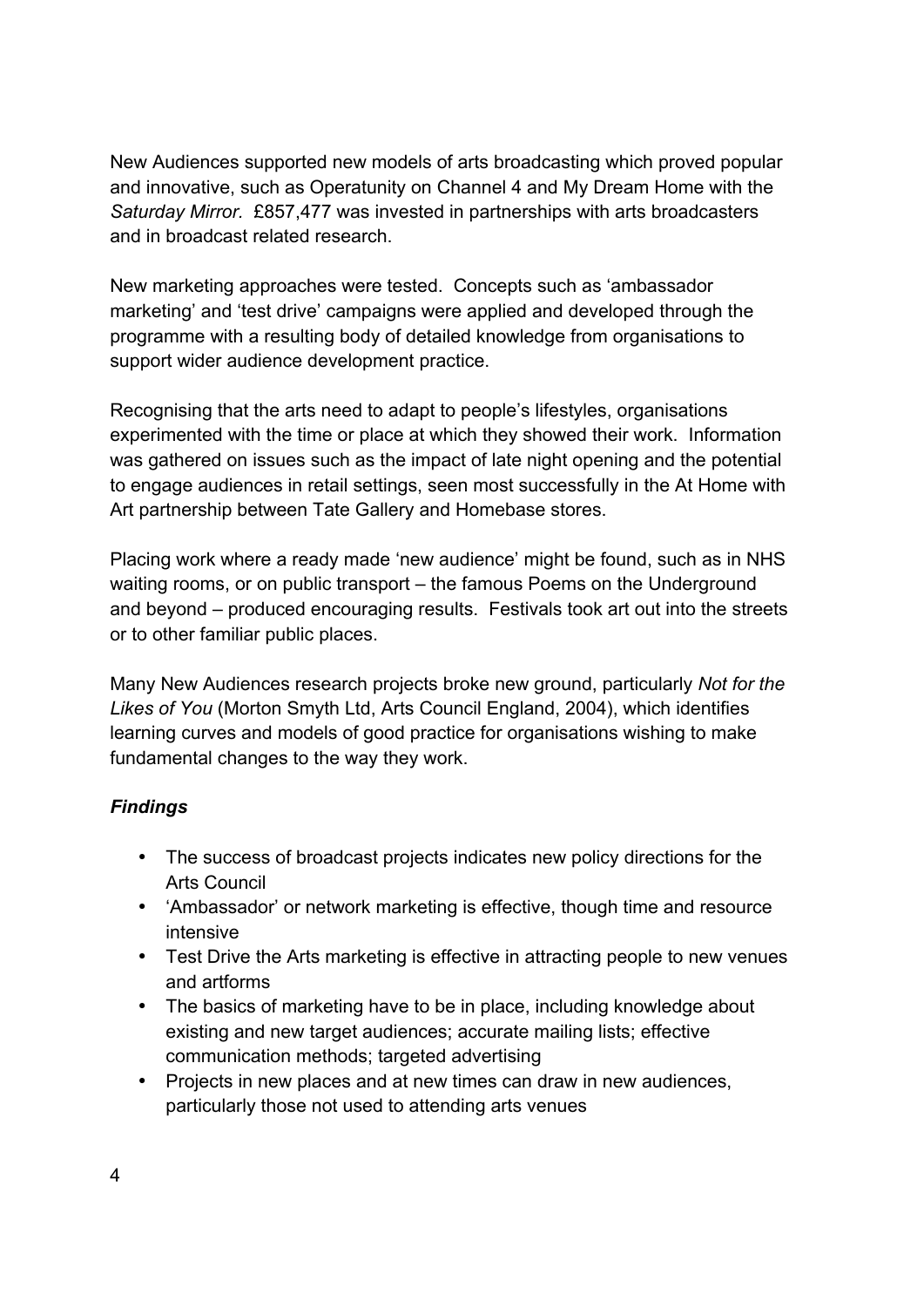• Collaborations with mainstream retailers have potential to create new markets for the work of contemporary artists

# **Young people**

£5,733,298 went to 408 projects relating to the audience focus of young people. Of this, £300,000 went on one major research project, Sheffield Theatres' How Much?The total number of audiences reached by these projects was 1,341,416. Projects addressed underfives through to late 20s.

Key themes in this section are:

- addressing barriers to attendance and participation
- new marketing approaches
- encouraging participation

The New Audiences Programme has supported inventive practice to increase the attendance and participation rates of young audiences. It has helped arts organisations promote young people's ownership of arts venues, enabled young people to view the arts as a creative opportunity and supported arts organisations in developing an attitudinal shift in their policies and practices. The programme has also created opportunities for young people to access art in alternative places and spaces and developed a range of projects in school settings.

Arts organisations consulted with young people to learn more about their needs, interests and preferred channels of communication, and included them in project planning, implementation and delivery. They created relationships through 'ambassadors' or network marketing, for example in The Laing Art Gallery's Art Ambassadors project. They offered arts activities in places which young people use, including nightclubs and social spaces, as well as schools. They forged links with non-arts agencies to attract 'hard to reach' young people, including those at risk of offending, as in The Reading Agency's YouthBOOX and in London, the Arts Council's Creative Neighbourhoods programme.

## *Findings*

• Barriers which deter young people include lack of transport, time or opportunity, price, availability of information, having no one to go with, negative peer pressure, and negative perceptions about arts activities, venues and 'typical' audiences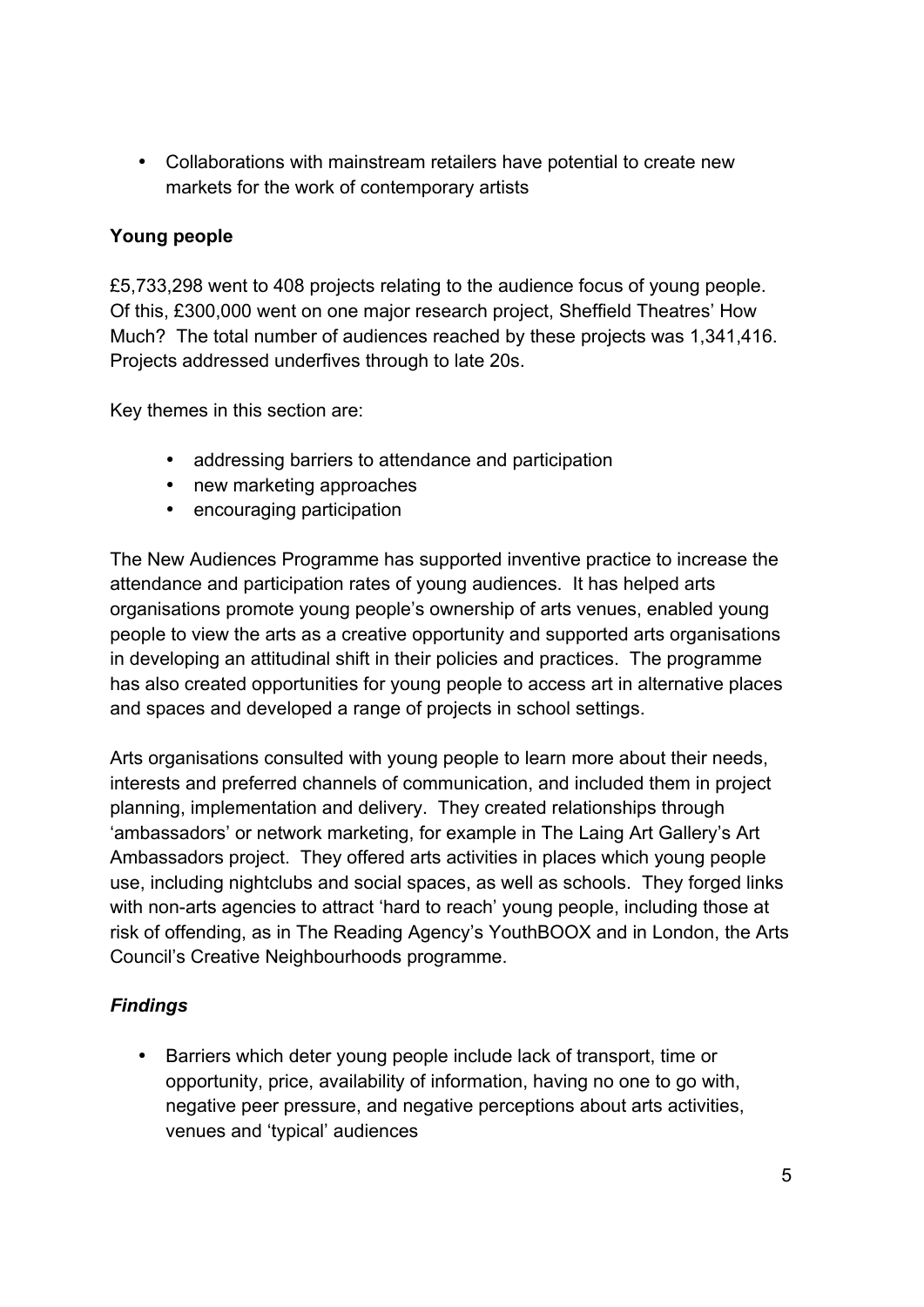- Consultation and personal contact bring greater awareness of young people's perceptions, issues and needs, and lead to better project planning
- There is a lack of arts workers experienced in working with young people, particularly those who are socially excluded, and training is needed
- Organisations can appeal to young peoples' interests by adapting their programmes, delivering more interactive activity, or placing their projects in non-traditional venues with the right ambience and ethos
- Partnerships are important, particularly where partners have specialist knowledge that can help arts organisations to build relationships with young people. Positive influence by peers, friends, teachers and mentors is also an important factor in encouraging young people to attend
- Successful communication methods combine a familiar medium eg text messaging with language relevant to young people, though word of mouth is most successful

# **Diversity**

£4,252,138 went to 209 projects relating to the audience focus of cultural diversity. The total number of audiences reached by these projects was 544,753. This includes Black, Asian, Chinese and other minority ethnic communities.

Key themes in this section are:

- supporting arts organisations to develop a holistic approach
- developing partnerships between mainstream arts organisations and community based Black and minority ethnic organisations
- developing Black and minority ethnic artists and organisations

The programme gathered feedback into the motivations, barriers and opportunities for developing interest from Black and minority ethnic communities and piloted new approaches to reaching out to new audiences within them. There was a range of research and development work, and 'ambassador' projects such as the three-year Networking Project with arts organisations in Birmingham. As ever, partnership projects were particularly successful, in this case between a mainstream arts organisation and a local Black community centre. The partnership, between the Hudawi Centre and Lawrence Batley Theatre, prospered due to senior management commitment on both sides.

A pioneering broadcast partnership was effected between Arts Council England, East Midlands and BBC East Midlands in the Roots project, now an England-wide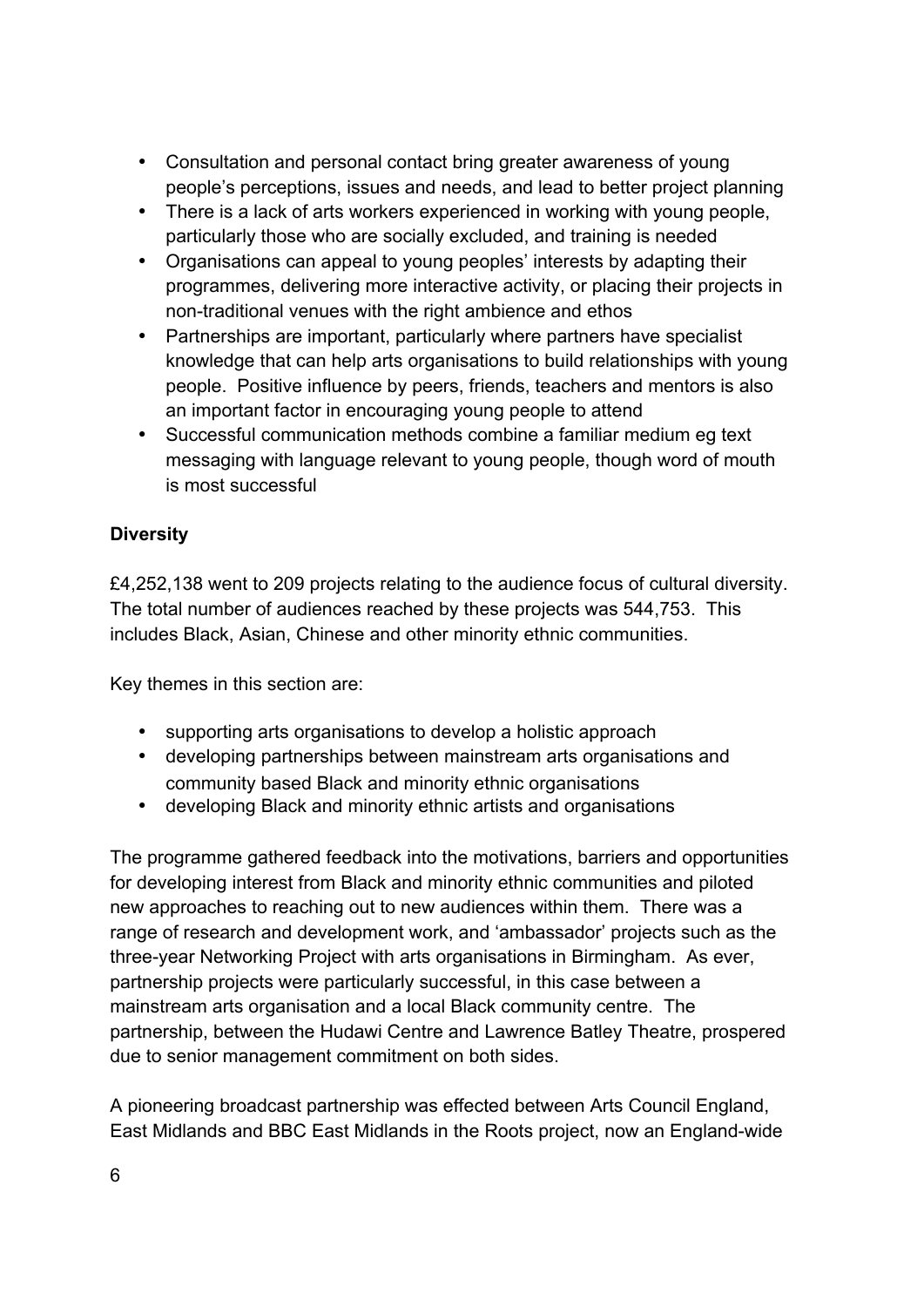success in raising the profile of Asian, African, Caribbean and Chinese arts on BBC television, radio and online. The £535,000 The Diversity Programme in East England used the American 'incubator' or 'innovation centre' model to support Black and minority ethnic arts. Diversity projects also aimed to attract new audiences to Black and minority ethnic work, encouraging work to enter the 'mainstream' and reach broader audiences through touring and new distribution channels.

# *Findings*

- Barriers include lack of relevant product, price, timing, access to promotional material, and lack of peer group representation across staff, artists and audiences
- Challenges faced by organisations included imbalance of experience and expertise in new partnerships, setting up equitable relationships, and a lack of engagement by the 'mainstream'
- Partnership working enables mainstream and community organisations to build capacity through the exchange of expertise and experience
- Successful partnerships require long-term commitment, firm leadership from senior management, time/resources, a willingness to challenge preconceptions, strategic planning, clarity about partners' aims, a skills audit/training, support from mentors, advisors or coordinators, and a dedicated project champion
- Venues need to review their programming, presentation, physical space, communications, staff training and customer care
- New Audiences has created a new body of skilled Black and minority ethnic workers able to act as catalysts for change within organisations
- It is crucial that the links between communities and organisations are able to be maintained beyond the employment of any one key individual
- There are ethical difficulties around monitoring the ethnicity of audiences, and an effective methodology is needed
- Support for Black and minority ethnic organisations was a significant achievement of New Audiences

# **Disability**

£1,974,661 went to 111 projects relating to the audience focus of disability. The total number of audiences reached by these projects was 95,254. Projects addressed people with specific impairments, including people who are deaf or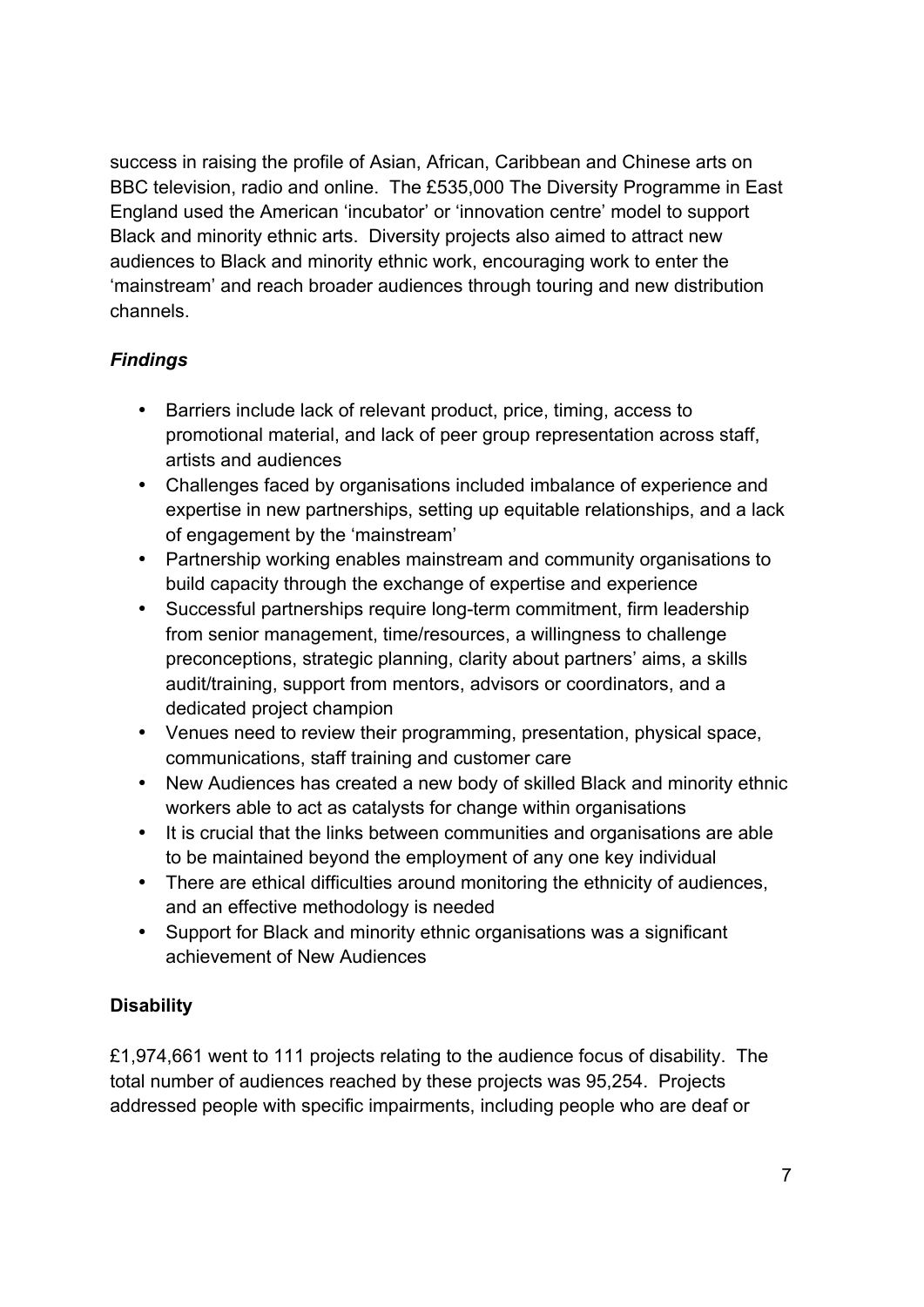hard of hearing, blind or partially sighted, wheelchair users or with limited mobility, and people with learning disabilities or mental health issues.

Key themes in this section are:

- addressing barriers to attendance and participation
- supporting arts organisations to change
- supporting disability arts and artists

The New Audiences Programme aimed to tackle some of the physical, attitudinal, sensory and intellectual barriers of disabled people in engaging with arts activities and events.

The programme supported research into barriers to attendance, such as the interactive research project for young people with learning difficulties Incluedo by Mind the Gap. Many organisations reviewed their information and access policies and were supported in developing disability awareness training programmes, research and audits into disabled people's access needs and wants. Many looked at issues of physical access, transport, and marketing and networking approaches, such as the Q Arts Hands Up! project for deaf audiences. Other projects supported the development, production and presentation of new work by disabled and deaf artists, encouraging such work to be programmed by mainstream venues, such as the Arts Council's Innovate project in London.

# *Findings*

- Organisations worked individually and within consortia to explore marketing, customer care, personnel management, programming and access issues
- Many organisations changed their marketing practices, introducing new promotional formats and developing partnerships with the community/voluntary sector to reach disabled groups
- Disabled people played a critical role in developing projects, as artists, consultants and ambassadors. They helped to expand networks, some becoming board members of mainstream organisations
- Disabled trainees worked alongside arts professionals to develop skills and access opportunities for employment and professional development
- However, there is still a lack of trained, specialist facilitators who can work with arts organisations to develop audiences with disabilities
- There is a need to support disabled artists and disability arts organisations for sustainable audience development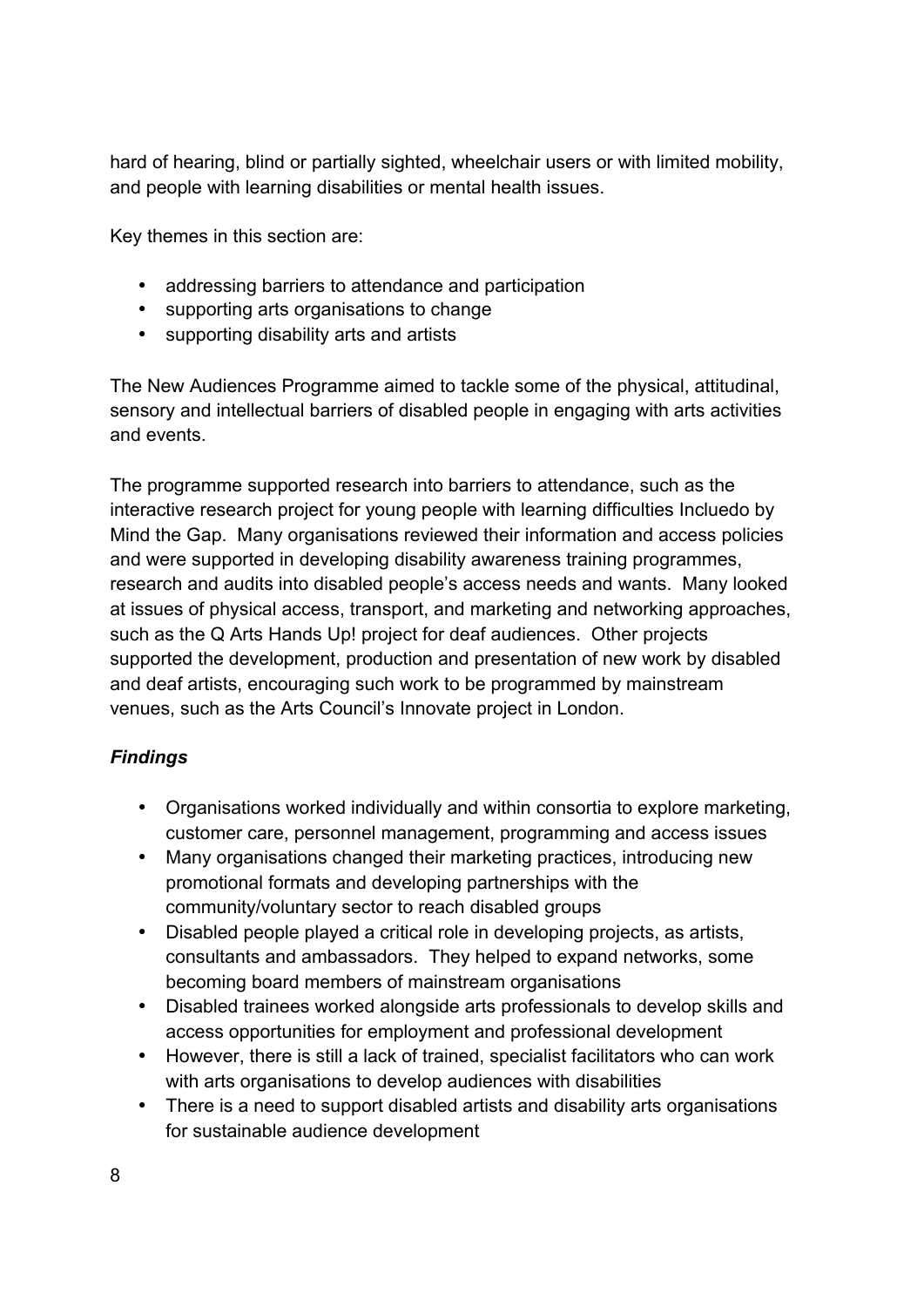- There are ethical difficulties around monitoring disability amongst audiences, and an effective methodology is needed
- There is a greater understanding of motivations and barriers to participation due to new methods of gathering information and feedback from disabled audiences
- Arts organisations need guidance and training in becoming inclusive and new models of 'flexible' training were piloted through New Audiences

# **Families**

£1,326,954 went to 40 projects relating to the audience focus of families. The total number of audiences reached by family projects was 55,822. The term 'family' embraced a range of ages and relationships, from very small children to elders and from single parent to extended families and carers.

Key themes in this section are:

- making venues family friendly
- reaching low income families
- consortia working to develop family audiences

New Audiences supported organisations in research and training to develop understanding of families' needs, improvements to venue policies and facilities for family audiences. Family friendly training was provided for arts venue staff such as The Barbican Centre's Barbican Beacon project and Oakengates Theatre and Lawley Sure Start project. It supported new forms and ways of presenting arts work to family audiences, and promotional campaigns, eg Classic FM's Classic Families project.

The programme also supported education and outreach work with family groups, involvement of families in venue programming and marketing, ticket pricing and transport schemes. Some projects involved consortia working by organisations, as in Arts Council's Oxford Family Friendly project in the South East.

# *Findings*

• Current barriers include lack of understanding of family needs, limited resources and inadequate facilities, a lack of arts 'product' for the whole family, and inappropriate communication and marketing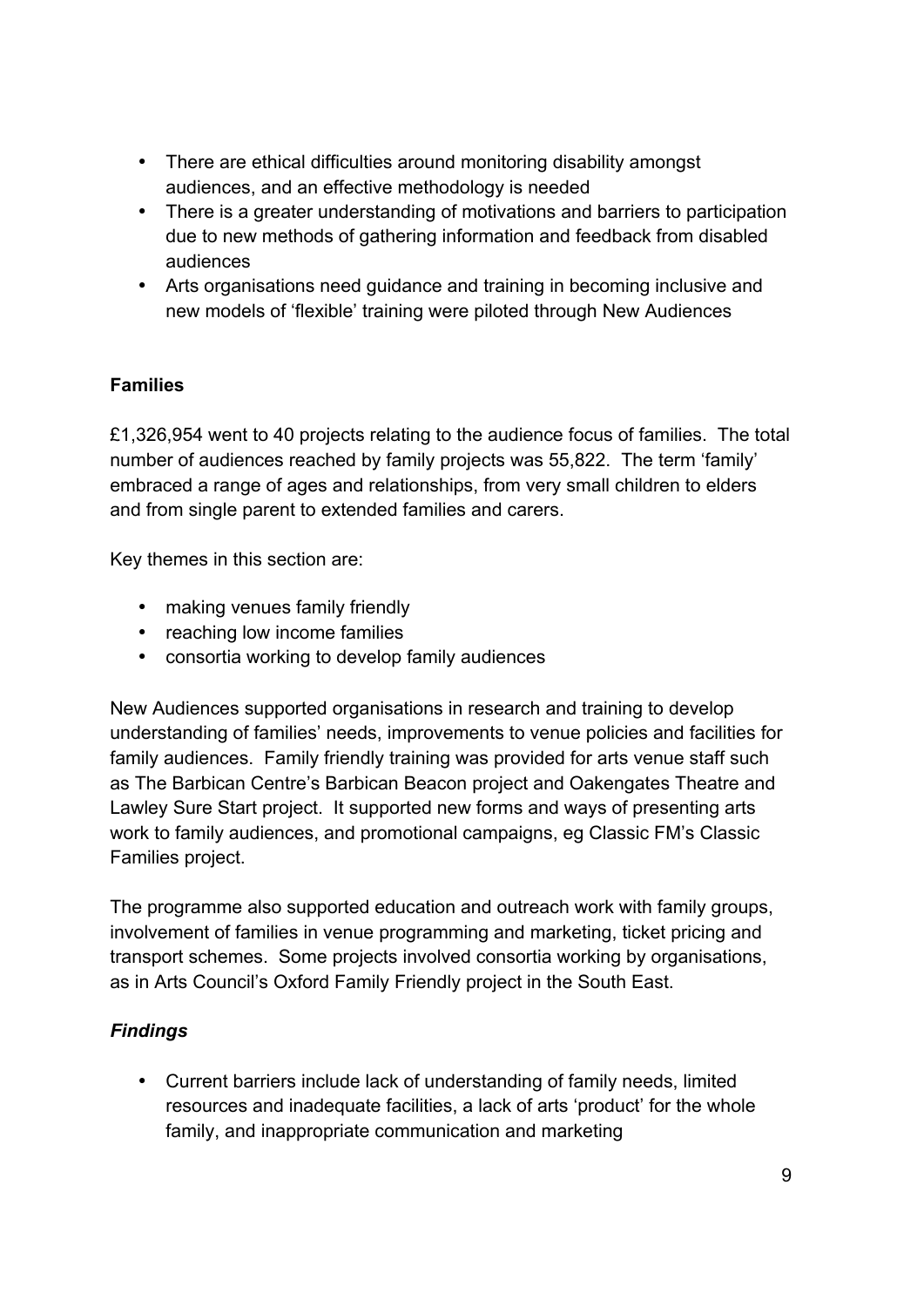- Barriers for low income families also include cost, transport, lack of childcare, lack of time and the perception that the arts are exclusive and elitist
- A family friendly approach must offer programming that will appeal to all within the family group, create a safe environment with appropriate facilities, offer a warm and genuine welcome, provide information for planning a visit, and represent value for money
- Additional financial resources are not necessarily required. Changes in customer care, for example, may require little investment but can make a huge difference
- There is a paucity of high quality family work and this has an impact on audience development
- Partnerships with non-arts agencies and through consortia working can result in shared networks, contacts, marketing data, resources, and knowledge of good practice, though they take time to develop
- Family friendliness helps arts organisations become inclusive and welcoming focal points within communities, enabling them to contribute to social objectives. It can generate additional income for the arts and stimulate the development of artistic programming

# **Inclusion**

£1,488,050 went to 58 projects relating to the audience focus of social inclusion. The total number of audiences reached by these projects was 93,721. Target audiences included people who were homeless, in prisons and within the criminal justice system, in health settings, on low incomes, or living in areas of social and economic deprivation.

Key themes in this section are:

- measuring impact
- developing partnerships
- artists' professional development

New Audiences supported a substantial amount of research, from a major research and evaluation programme The Arts and Social Inclusion to action research projects by individual organisations. The Arts Council brokered partnerships between mainstream arts organisations and specialist organisations working in the field of social inclusion, such as the Royal Shakespeare Company and Cardboard Citizens, a professional theatre company working primarily with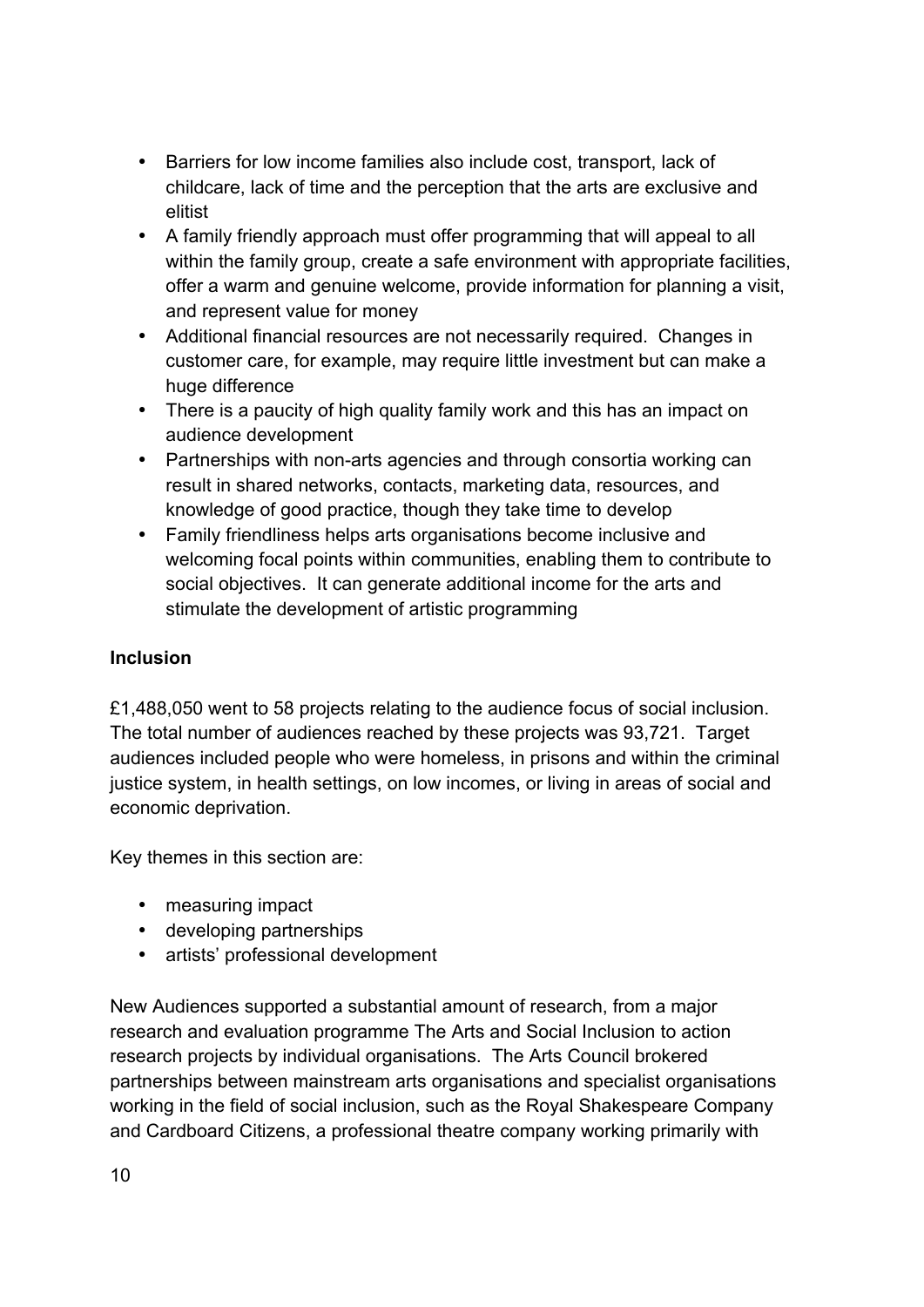homeless people. Other projects focused on refugees, asylum seekers and young homeless people. Some Arts Council regional offices allocated their Regional Challenge funding to social inclusion projects, from London's four-year programme Arts and Inclusion to Yorkshire's major focus on young excluded people.

# *Findings*

- A clearer shared understanding is needed amongst artists, organisations and policy formers about the meaning of terms such as 'access' and 'social inclusion', as independent research identified confusion
- Few projects aimed explicitly to 'solve' problems of social exclusion and practitioners were understandably wary of making claims about cause and effect
- Partnerships with non-arts agencies such as Sure Start, Education Action Zones and the criminal justice system levered substantial match funding, but can be labour intensive for small organisations
- Mainstream arts organisations and organisations specialising in social exclusion can work successfully together, sharing resources and expertise
- Many organisations specialising in inclusion work are on short-term project funding, which runs contrary to a basic requirement of inclusion work: longterm development and sustainability
- Artists should be supported in developing work in the area of social inclusion, particularly through appropriate training. Projects need to build in opportunities for artists to develop their creative practice, as well as work towards social outcomes
- The major programme of national research resulted in publications including The Art of Inclusion. Qualitative process based evaluation was undertaken but the research was unable to prove the 'hard' impact of work. A more rigorous and persuasive evidence base is needed.

## **Rural**

£953,159 went to 152 projects relating to the audience focus of rural audiences. The total number of audiences reached by these projects was 60,040.

During the period of the New Audiences Programme the national policy focus on rural regeneration intensified, partly in response to a growing sense of crisis in the countryside signalled by a recession in the agricultural economy, BSE, and the foot and mouth epidemic, a livestock disease which ravaged the countryside during 2001.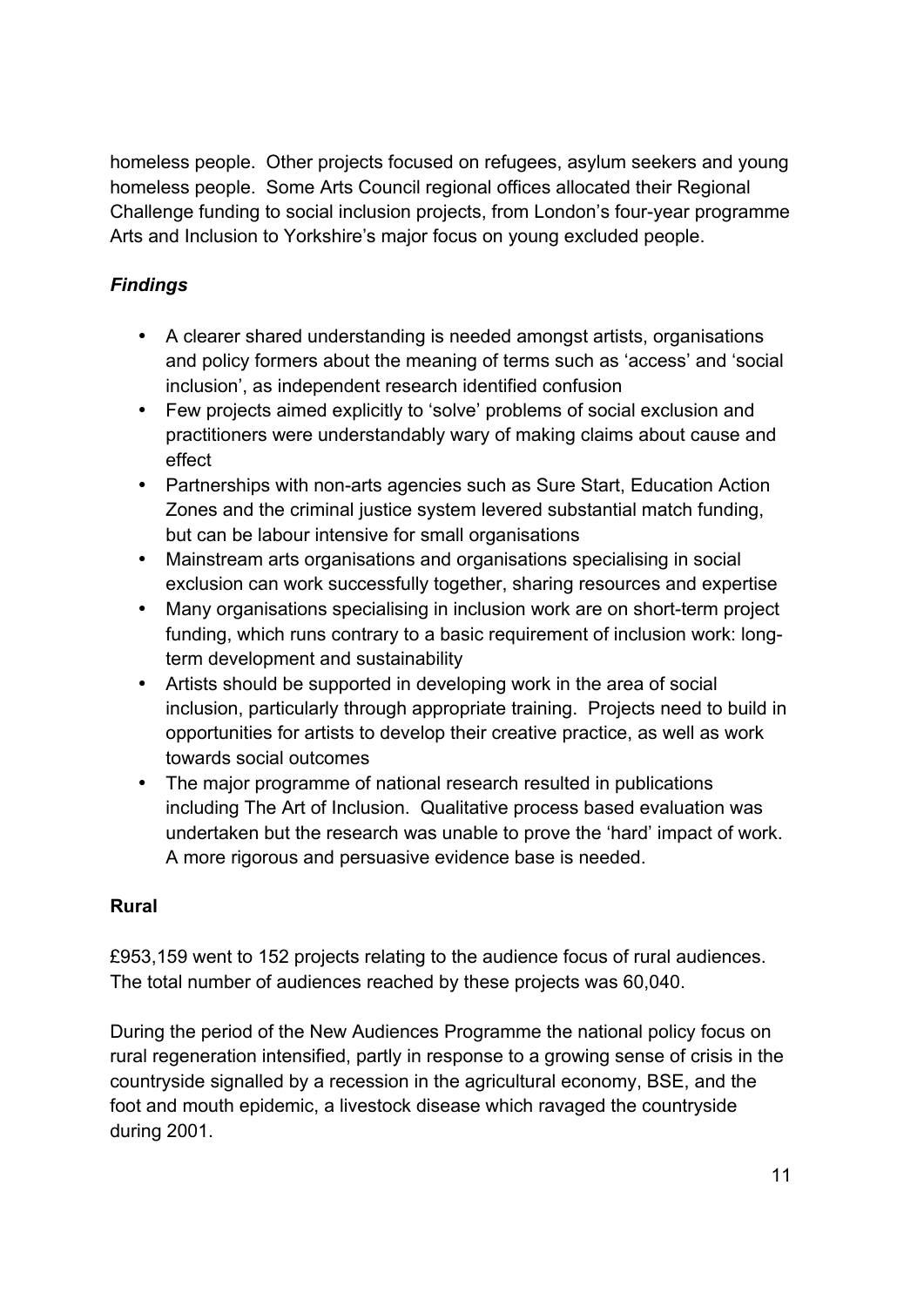Key themes in this section are:

- regional programmes to support rural development
- rural networking projects
- responding to rural change

Some Arts Council regional offices used their Regional Challenge fund to focus on rural audiences, from North East's Tyranny of Distance and Regional Audience Development Initiative to West Midlands' Grass Roots programme which provided an 'entry point' to arts funding for rurally based groups. 'Network' or 'relationship' marketing approaches with rural communities were supported.

New Audiences supported the rural based arts development agency Littoral in two substantial programmes of work, Digital Arts and Rural Upland Communities in the Lancashire hill farming community, and Cultural Documents of the Foot and Mouth Crisis, which supported farming communities in documenting their experiences of the crisis, bringing rural issues to urban audiences.

# *Findings*

- Barriers to audience development in rural areas include lack of information or data on audiences, lack of marketing skills within arts organisations or appropriate venues, and poor access to networks
- Rural based arts organisations are well placed, and should be supported, to develop a cultural response to issues affecting the communities in which they work
- Rural issues and contexts are an important stimulus for arts practitioners and the arts funding system should support artists in developing rural focused practices
- The 'tyranny of distance' can be overcome through outreach projects showing the work of urban based companies and practitioners in rural community settings
- Well planned and targeted outreach work can encourage better use of rural based arts facilities and expertise
- Specific funding is needed for work in rural areas, where the costs and organisational issues are very different than for urban based arts
- Grant schemes providing an entry point to arts funding for rurally based groups can be effective, though resource intensive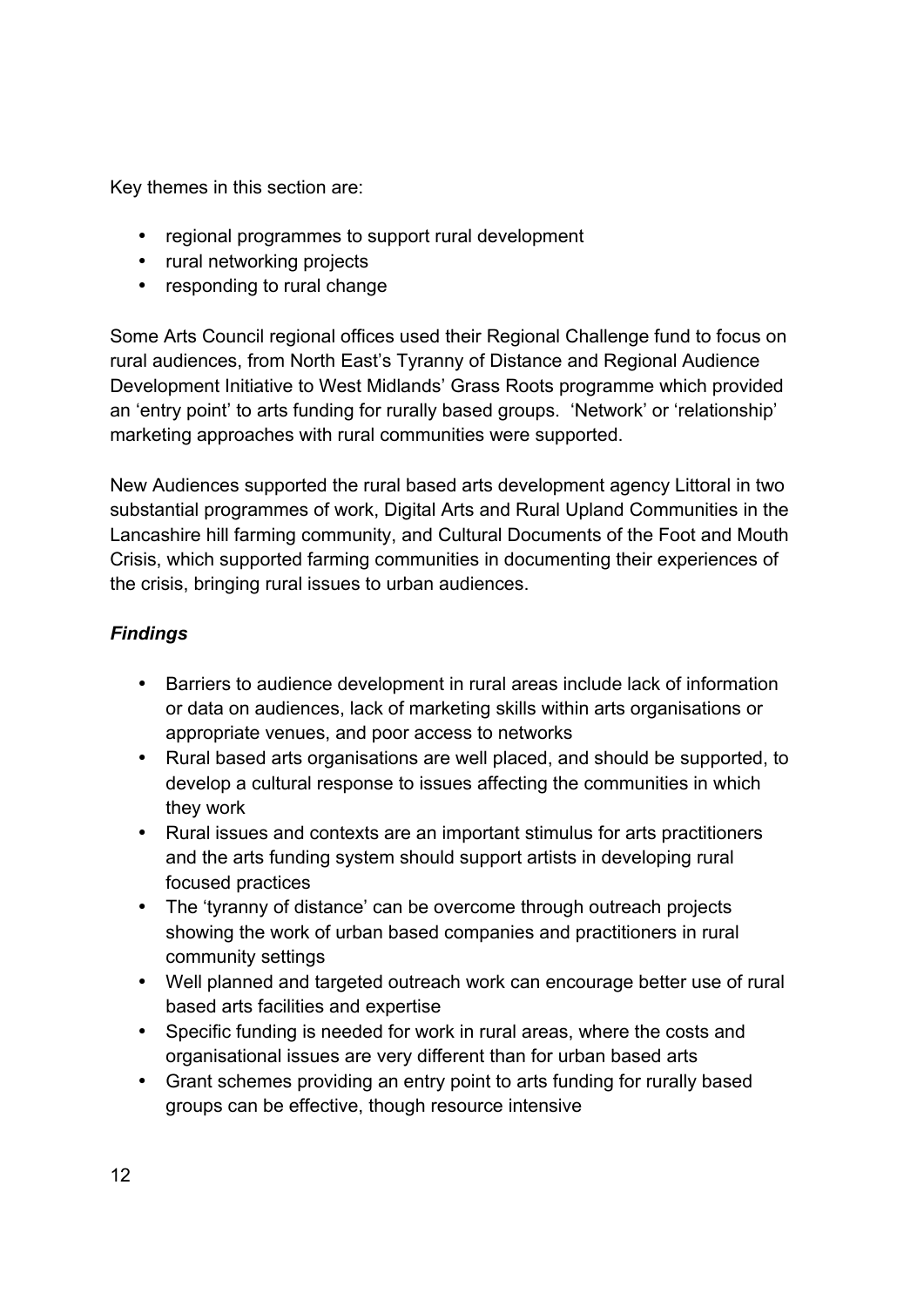• Network marketing requires a key local contact to work with the outreach worker to provide an entry point into the target group. The outreach worker should have relative independence from competing stakeholders to remain responsive to group needs

## **Older people**

£322,900 of New Audiences funding went to 20 projects relating to the audience focus of older people. The total number of audiences reached by these projects was 13,369.

Key themes in this section are:

- involving older people in arts planning and participation
- addressing barriers to arts engagement

Following on from previous audience development work for older people by Arts Council regional offices in South East and Yorkshire, New Audiences supported a range of projects targeting older people. Some addressed barriers to attendance, such as Art Shape Gloucestershire's Action Research into Older People and the Arts, which also actively involved older people as researchers. Some projects targeted older people living in nursing homes and day care centres, such as Oxfordshire Touring Theatre Company's Brief Journey, which also drew inter-generational work into the mix. Activities were offered in local community settings, such as village halls. English Sinfonia's M4 project offered audiences, including older people, recitals by a string quartet in sheltered housing, a supermarket and a garden centre.

A number of initiatives addressed transport as a barrier to attendance. The Arts Express Networking Project aimed to attract new rural audiences to arts events by providing free transport and using an animateur to carry out outreach work with rural community groups. Some organisations targeted older people from Black and minority ethnic groups. Leicester Haymarket's project, New Audiences Development, targeted first generation Asian communities and attempted to overcome barriers of language or unfamiliarity with the venue. Outreach activity in religious and community settings provided taster events for groups not ready to come into the theatre.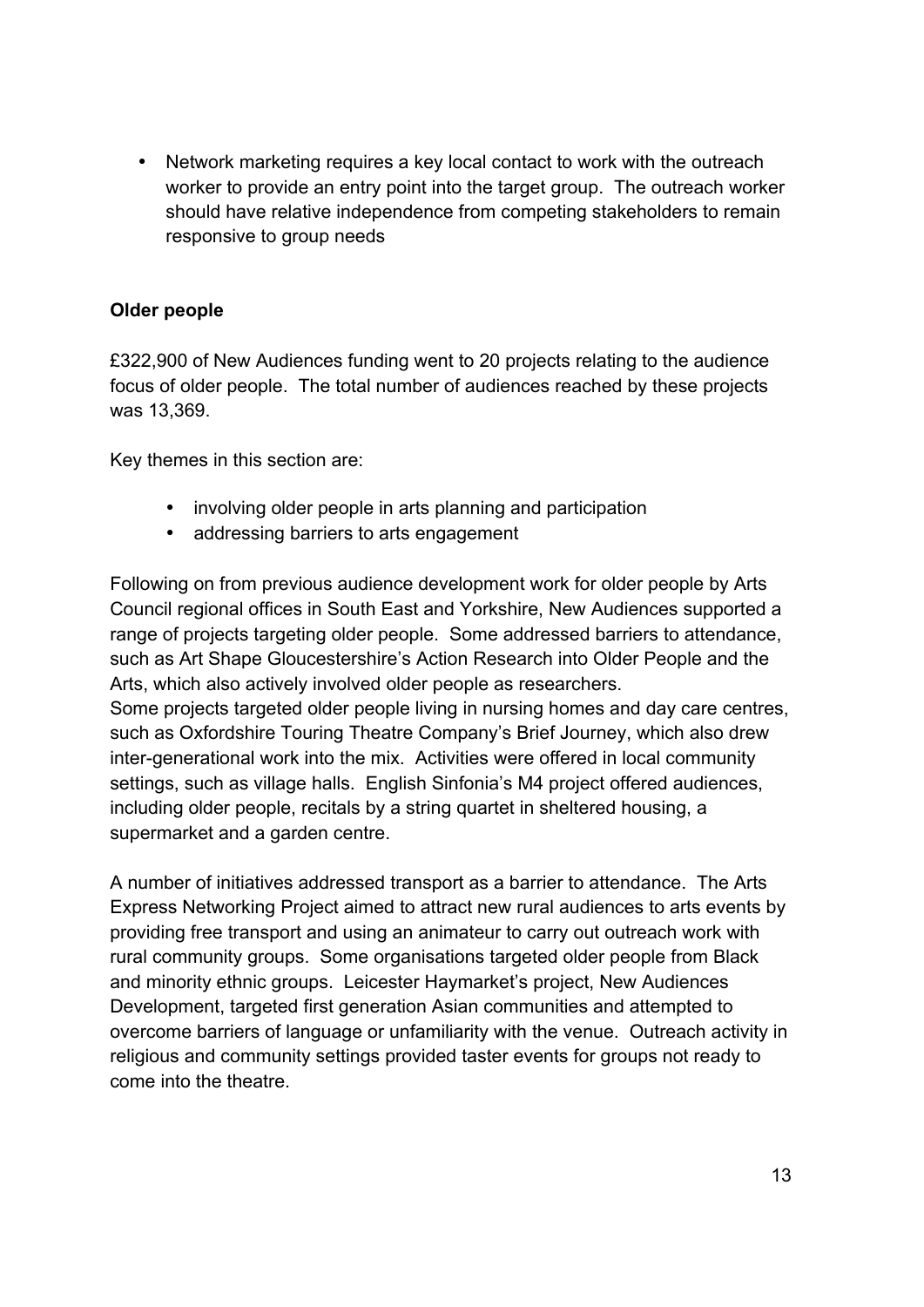# *Findings*

- There are difficulties in defining, monitoring and gathering information from older people, who often do not wish to be labelled and targeted as such
- Barriers to participation include geographic location, lack or cost of transport, safety, price, access to information, and having no one to go with. For older people still in full-time work, time pressures were more likely to be a barrier
- Partnership working is effective, and the older the audience, the more important it is to work across sectors, for instance with nursing and residential homes
- Both arts venues and older people prefer to choose from a wide variety of good quality products and do not just want special programmes for 'older people'
- Timing of events and customer care are important factors for some older people. Daytime events and matinee performances are popular, as are events supported by education work or offering social opportunities
- Older people are more willing to engage with new arts activities and venues if some sifting and selection has been done by someone whom they trust
- Ambassadorial schemes, group promotions, membership clubs, outreach schemes and culturally specific programming are all effective approaches

# **Achievements and conclusions**

New Audiences has made the Arts Council and those who participated in the programme think afresh about audience development. The programme has yielded many insights into how organisations work, provided many different models for arts and audience development, addressed key barriers for audiences and organisations, and raised issues for longer term development.

The structure of the programme, particularly between 2000–3, allowed Arts Council national and regional offices to take a strategic approach. Regional Challenge was particularly successful in fostering new relationships with community based and emergent organisations.

Organisations learnt more about audiences, shared models of good practice and ideas with other organisations, and changed their ways of working to become more inclusive. Physical, attitudinal, financial, personal and social barriers to attendance were identified and addressed. Organisations reviewed their practices and improved their image, attitudes, policies and services. The programme also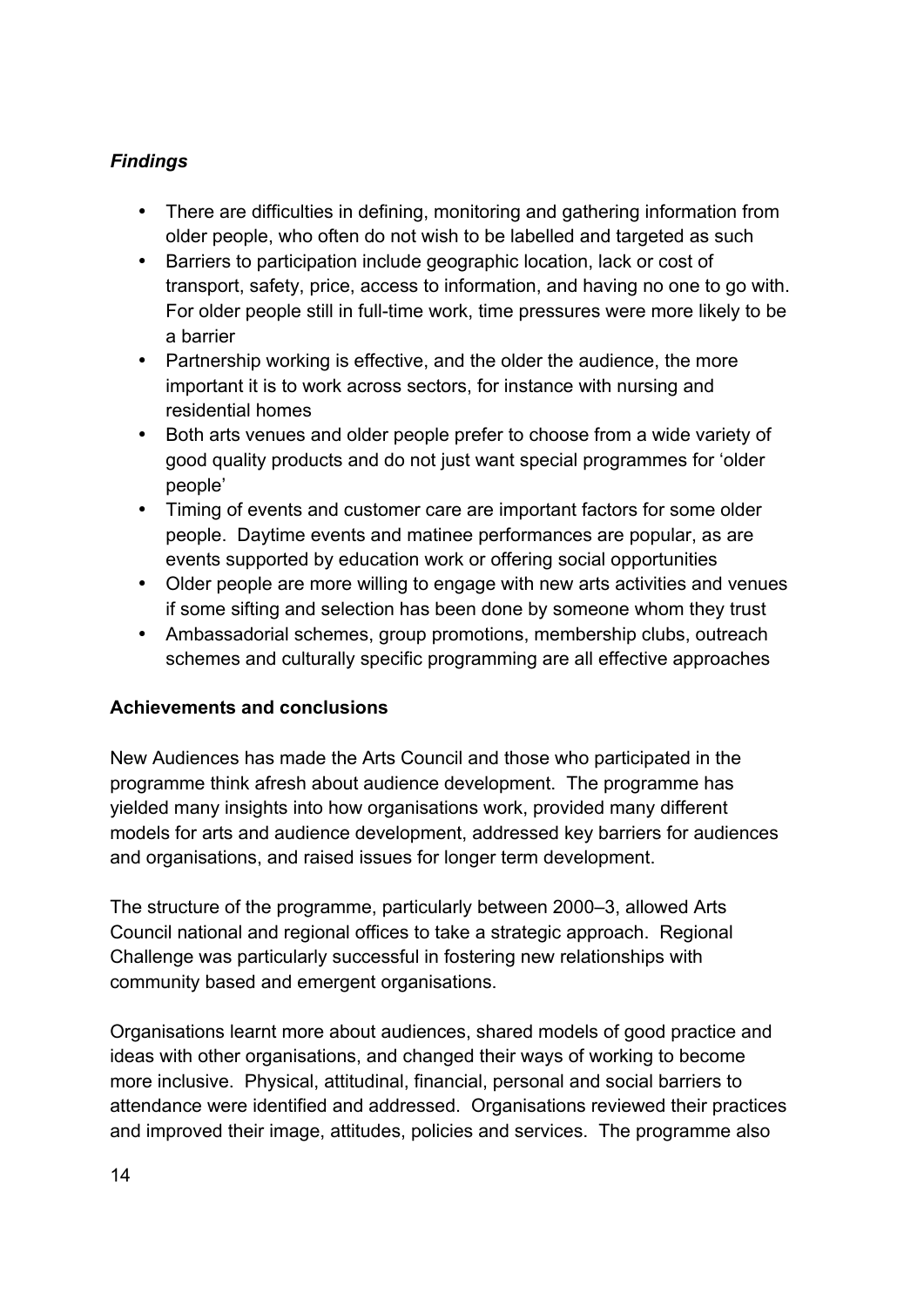gave them the skills, knowledge and confidence to embark upon longer term audience development plans.

Audience development is a holistic process and organisations must examine their whole ethos and approach. 'Unconscious' barriers can be dismantled when organisations are genuinely committed to change. The message from *Not for the Likes of You* research is that organisations must model internally what they wish to achieve externally to be truly inclusive and attract broader audiences.

Partnerships were a real strength of the programme, particularly with non-arts sectors such as health, education and youth services. They were often crucial to success, attracting increased resources, new knowledge and expertise, information about audiences and mechanisms to reach them.

Many different approaches were tested to attract new audiences, from making the experience of attending less threatening, and developing outreach work tailored to specific groups, to changing the way in which work is presented.

The diversity of types of audience engagement – not just live attendance – was a particular strength of the programme. Projects created strong 'entry points' for new audiences, often giving people an unexpected arts experience in familiar public places. There were numerous attempts to present arts activity to fit in with 21st century lifestyles. The programme was particularly successful at increasing audiences from diverse, disabled and excluded communities.

New Audiences was about achieving a qualitative difference in the make-up of audiences. It recognised that changes of this nature take time. Audience development is about working towards a more equitable form of cultural participation, and this means connecting with wider social agendas such as diversity, inclusion and regeneration.

New Audiences has had an important impact on employment and training, and new consultants, researchers, project coordinators and facilitators have been brought into the arts, particularly from Black and minority ethnic communities. Organisations used New Audiences as a route in for new employees or board members, developing a more diverse organisational profile.

Projects were sometimes over-reliant on a lead individual, or failed to appreciate the level of additional work required, and they often needed longer for delivery than was allowed. There was a concern that the programme, being time-limited,